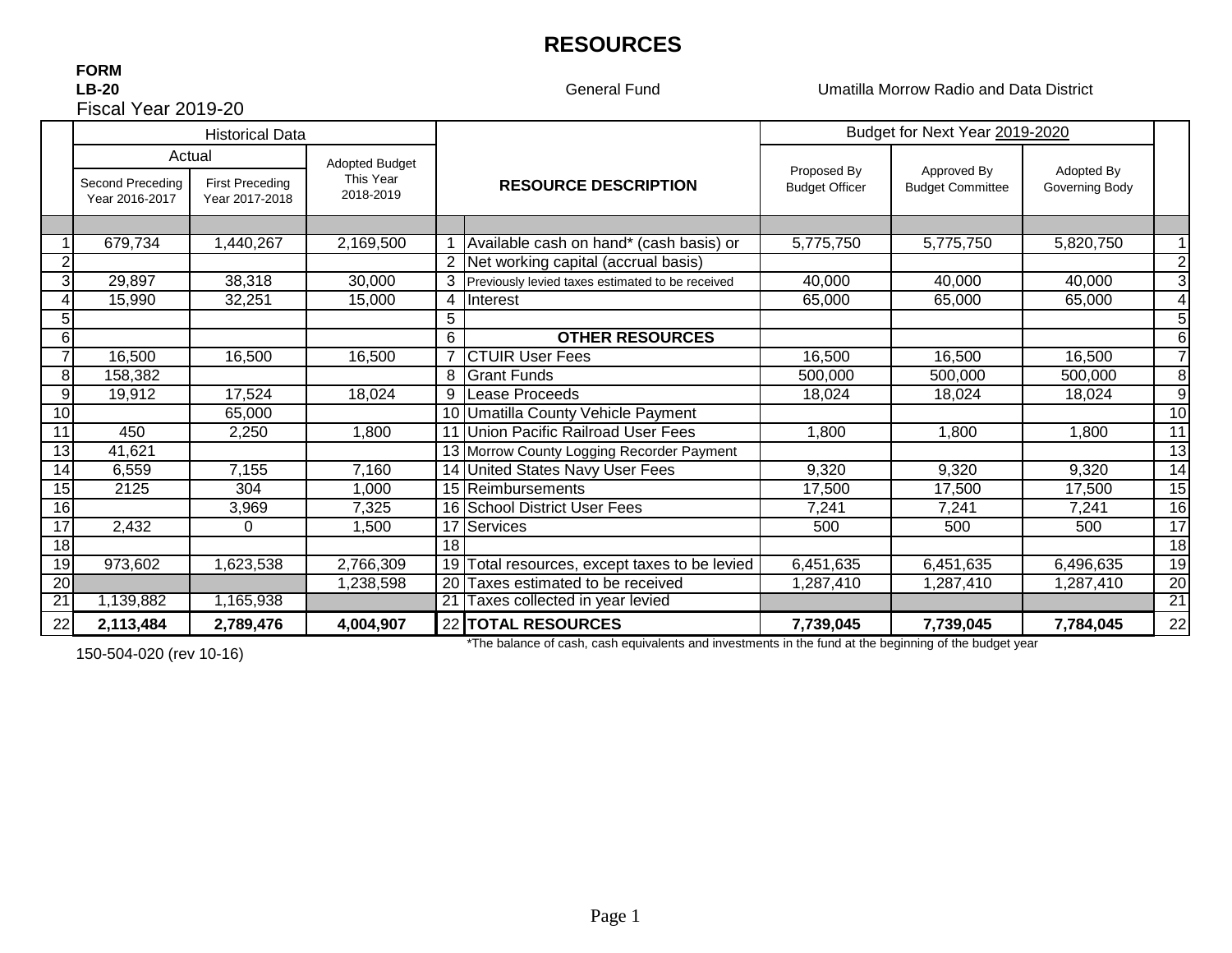## **REQUIREMENTS SUMMARY**

# **FORM**

#### **LB-30**

ALLOCATED TO AN ORGANIZATIONAL UNIT OR PROGRAM

General Fund Umatilla Morrow Radio & Data District

Fiscal Year 2019-20

|                | <b>Historical Data</b>                 |                                     |                        |                               | <b>REQUIREMENTS FOR:</b>                                 | Budget For Next Year 2019-2020        |                                        |                              |                         |
|----------------|----------------------------------------|-------------------------------------|------------------------|-------------------------------|----------------------------------------------------------|---------------------------------------|----------------------------------------|------------------------------|-------------------------|
|                | <b>Actual</b><br><b>Adopted Budget</b> |                                     |                        |                               |                                                          |                                       |                                        |                              |                         |
|                | Second Preceding<br>2016-2017          | <b>First Preceding</b><br>2017-2018 | This Year<br>2018-2019 |                               | <b>Operations</b>                                        | Proprosed By<br><b>Budget Officer</b> | Approved By<br><b>Budget Committee</b> | Adopted By<br>Governing Body |                         |
|                |                                        |                                     |                        |                               | PERSONNEL SERVICES                                       |                                       |                                        |                              | $\mathbf{1}$            |
| $\overline{2}$ | 85,932                                 | 87,507                              | 87,659                 | 2                             | <b>District Administrator</b>                            | 92,077                                | 92.077                                 | 92,077                       | $\overline{2}$          |
|                | 41,200                                 | 41,211                              | 44,037                 | 3                             | Administrative/Technical Assistant                       | 45,214                                | 45,214                                 | 45,214                       | $\sqrt{3}$              |
|                | 72,626                                 | 75,996                              | 79,815                 | 4                             | <b>Communications Technician</b>                         | 81,994                                | 81,994                                 | 81,994                       | $\overline{\mathbf{4}}$ |
| 5              | 15,313                                 | 14,739                              | 19,500                 | 5                             | <b>Payroll Taxes</b>                                     | 17,500                                | 17,500                                 | 17,500                       | $\sqrt{5}$              |
| $6 \mid$       | 27,210                                 | 33,803                              | 39,661                 | 6                             | <b>PERS</b>                                              | 43,627                                | 43,627                                 | 43,627                       | $\,6\,$                 |
| $\overline{7}$ | 52,635                                 | 52,206                              | 58,800                 | $\overline{7}$                | Medical                                                  | 58,800                                | 58,800                                 | 58,800                       | $\overline{7}$          |
| 8              | 6,686                                  | 7,926                               | 7,000                  | 8                             | <b>Workers Comp</b>                                      | 8,000                                 | 8,000                                  | 8,000                        | 8                       |
| 9              | 386                                    | 390                                 | 425                    | 9                             | Life Insurance                                           | 425                                   | 425                                    | 425                          | $\boldsymbol{9}$        |
| 10             | 1,002                                  | 1,054                               | 1,100                  | 10                            | Long Term Disability Insurance                           | 1,100                                 | 1,100                                  | 1,100                        | 10                      |
| 11             |                                        |                                     |                        | 11                            |                                                          |                                       |                                        |                              | 11                      |
| 12             | 302,990                                | 314,832                             | 337,997                | $12 \overline{ }$             | <b>TOTAL PERSONNEL SERVICES</b>                          | 348,737                               | 348,737                                | 348,737                      | 12                      |
| 13             | 3                                      | 3                                   | 3                      | 13                            | <b>Total Full-Time Equivalent (FTE)</b>                  | 3                                     | 3                                      | 3                            | 13                      |
| 14             |                                        |                                     | 14                     | <b>MATERIALS AND SERVICES</b> |                                                          |                                       |                                        | 14                           |                         |
| 15             | 139,866                                | 102,307                             | 267,900                | 15                            | <b>ADMINISTRATION</b>                                    | 513,020                               | 513,020                                | 518,020                      | 15                      |
| 16             | 55,249                                 | 30,084                              | 60,000                 | 16                            | <b>Site Leases</b>                                       | 50,000                                | 50,000                                 | 50,000                       | 16                      |
| 17             | 54,808                                 | 69,607                              | 75,000                 | 17                            | Site Maintenance                                         | 75,000                                | 75,000                                 | 75,000                       | 17                      |
| 18             |                                        |                                     |                        | 18                            |                                                          |                                       |                                        |                              | 18                      |
| 19             | 249,923                                | 201,998                             | 402,900                | 19                            | <b>TOTAL MATERIALS AND SERVICES</b>                      | 638,020                               | 638.020                                | 643,020                      | 19                      |
| 20             |                                        |                                     |                        | 20                            | <b>CAPITAL OUTLAY</b>                                    |                                       |                                        |                              | 20                      |
| 21             | 21,533                                 | 23,800                              | 40,000                 | 21                            | Site Equipment                                           | 25,000                                | 25,000                                 | 65,000                       | 21                      |
| 23             | $\Omega$                               | $\Omega$                            | 2,470,085              | 23                            | Infrastructure and Equipment Replacement                 | 5,580,000                             | 5,580,000                              | 5,580,000                    | $\overline{23}$         |
| 24             | 21,378                                 | 26,199                              | 525,000                | 24                            | Field Equipment (Mobile, Portable Units and Accessories) | 565,083                               | 565,083                                | 565,083                      | 24                      |
| 25             | $\mathbf 0$                            | 1,032                               | 5,000                  | 25                            | Interoperablity Equipment                                | 1,000                                 | 1,000                                  | 1,000                        | 25                      |
| 26             | $\Omega$                               | 0                                   | 300                    | 26                            | <b>Test Equipment</b>                                    | 0                                     | 0                                      | $\mathbf 0$                  | $26\,$                  |
| 27             | 63,500                                 | $\Omega$                            | 0                      | 27                            | Regional Interoperability Project                        | 0                                     | 0                                      | $\mathbf 0$                  | 27                      |
| 28             |                                        | 41,035                              | 0                      | 28                            | Service Vehicle                                          | 0                                     | $\mathbf 0$                            | $\Omega$                     | 28                      |
|                |                                        |                                     |                        |                               |                                                          |                                       |                                        |                              |                         |
| 29             | 106,411                                | 92,066                              | 3,040,385              |                               | 29   TOTAL CAPITAL OUTLAY                                | 6,171,083                             | 6,171,083                              | 6,211,083                    | 29                      |
| 30             | 659,324                                | 608,896                             | 3,781,282              |                               | 30 Operations TOTAL                                      | 7,157,840                             | 7,157,840                              | 7,202,840                    | $30\,$                  |

150-504-030 (Rev 11/16)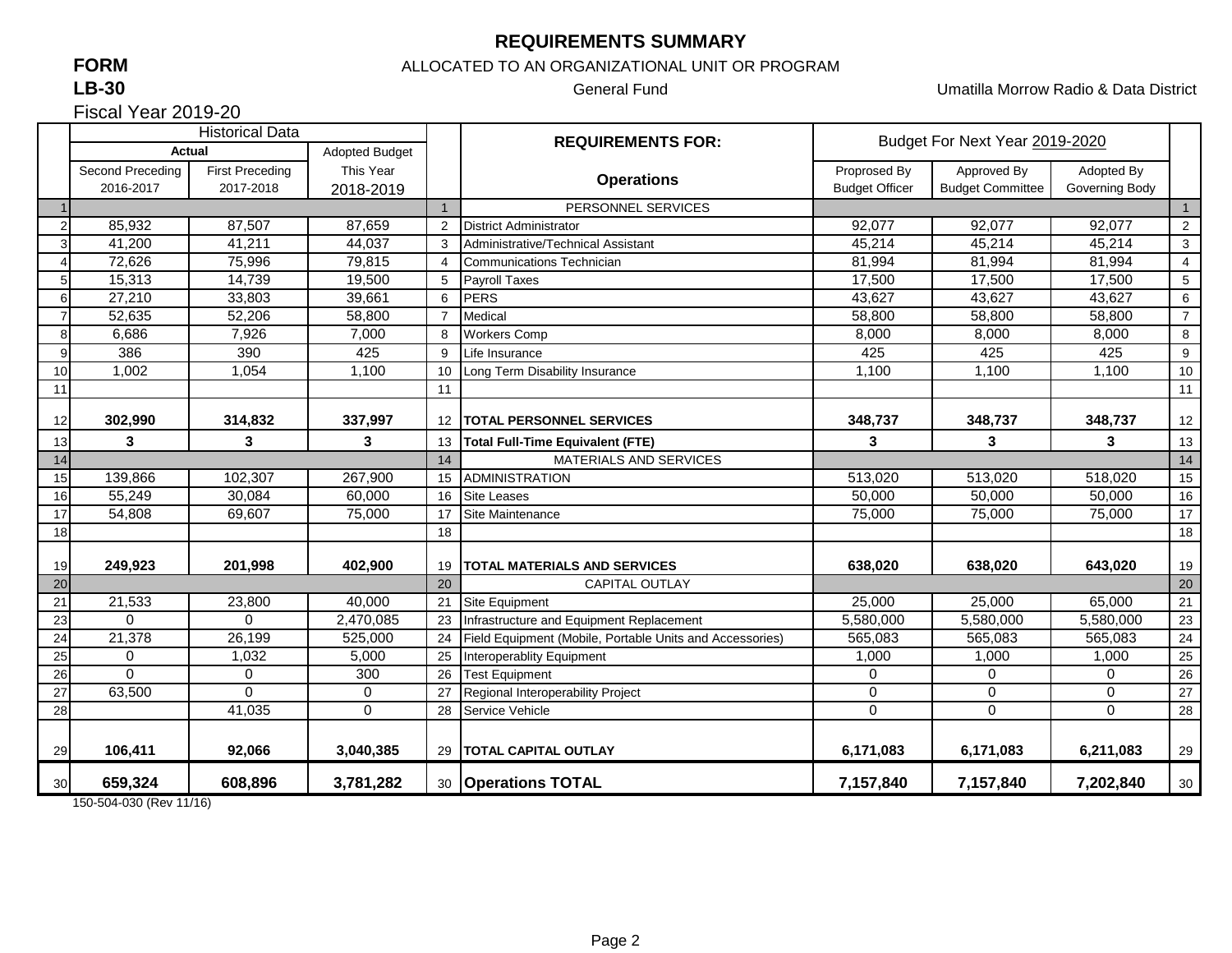## **DETAILED REQUIREMENTS**

### **FORM**

**LB-31**

General Fund Umatilla Morrow Radio & Data District

Fiscal Year 2019-20

|                         |                  | <b>Historical Data</b> |                       | <b>REQUIREMENTS FOR:</b> |                                      |                                         | Budget for Next Year 2019-2020 |                         |                |                |
|-------------------------|------------------|------------------------|-----------------------|--------------------------|--------------------------------------|-----------------------------------------|--------------------------------|-------------------------|----------------|----------------|
|                         | Actual           |                        | <b>Adopted Budget</b> |                          |                                      |                                         |                                |                         |                |                |
|                         | Second Preceding | <b>First Preceding</b> | This Year             |                          | <b>Operations</b>                    |                                         | Proposed by                    | Approved by             | Adopted by     |                |
|                         | 2016-2017        | 2017-2018              | 2018-2019             |                          |                                      |                                         | <b>Budget Officer</b>          | <b>Budget Committee</b> | Governing Body |                |
| $\overline{1}$          |                  |                        |                       |                          | Administration                       | <b>Materials &amp; Services</b>         |                                |                         |                | $\mathbf{1}$   |
| $\overline{2}$          | $\overline{0}$   | $\mathbf 0$            | 65,000                | 2                        | <b>Professional Services</b>         |                                         | 148,670                        | 148,670                 | 148,670        | $\overline{a}$ |
| 3                       | 43,439           | 18,795                 | 50,000                | 3                        | Voice System Maintenance             |                                         | 118,000                        | 118,000                 | 118,000        | 3              |
| $\overline{\mathbf{4}}$ | 475              | $\Omega$               | 500                   | 4                        | <b>IT Sevices</b>                    |                                         | 500                            | 500                     | 500            | $\overline{4}$ |
| 5                       | 535              | 91                     | 10,000                | 5                        | Microwave System Maintenance         |                                         | 5,000                          | 5,000                   | 5,000          | 5              |
| 6                       | 5,017            | 2,288                  | 18,000                | 6                        | Subscriber Unit Maintenance          |                                         | 6,000                          | 6,000                   | 6,000          | 6              |
| $\overline{7}$          | 2,242            | 2,237                  | 7,000                 |                          | Office Supplies and Maintenance      |                                         | 7,000                          | 7,000                   | 7,000          | $\overline{7}$ |
| $\bf 8$                 | 1,207            | 552                    | 1,500                 | 8                        | Notifications and Publication        |                                         | 1,500                          | 1,500                   | 1,500          | 8              |
| $\mathsf g$             | 10,980           | 9,676                  | 13,000                | 9                        | Training/Travel                      |                                         | 7,000                          | 7,000                   | 7,000          | 9              |
| 10                      | 13,356           | 12,876                 | 13,400                | 10                       | Office Space Rent                    |                                         | 13,400                         | 13,400                  | 13,400         | 10             |
| 11                      | 918              | 4,149                  | 4,100                 | 11                       | Dues/Fees                            | 4,200                                   | 4,200                          | 4,200                   | 11             |                |
| 12                      | $\Omega$         | 0                      | 600                   |                          | Subscriber Unit Software Maintenance | $\Omega$                                | $\Omega$                       | $\Omega$                | 12             |                |
| 13                      | 31,025           | 29,450                 | 34,000                | 13                       | Insurance/ Board Bonding             |                                         | 32,000                         | 32,000                  | 32,000         | 13             |
| 14                      | 6,400            | 6,500                  | 6,600                 | 14                       | <b>Annual Audit</b>                  |                                         | 6,700                          | 6,700                   | 6,700          | 14             |
| 15                      | 7,926            | $\Omega$               | 5,000                 | 15                       | Elections                            |                                         | 0                              | $\Omega$                | 5,000          | 15             |
| 16                      | 2,309            | 2,723                  | 2,400                 | 16                       | Cell Phone and Data Card             |                                         | 2,900                          | 2,900                   | 2,900          | 16             |
| 17                      | 113              | 390                    | 900                   |                          | Protective Clothing and Equipment    |                                         | 700                            | 700                     | 700            | 17             |
| 18                      | 3,495            | 1,649                  | 4,500                 | 18                       | <b>Test Equipment Maintenance</b>    |                                         | 1,000                          | 1,000                   | 1,000          | 18             |
| 19                      | 6,051            | 6,960                  | 21,000                | 19                       | <b>Vehicle Expenses</b>              |                                         | 21,000                         | 21,000                  | 21,000         | 19             |
| 20                      | $\Omega$         | 0                      | 5,000                 | 20                       | <b>Legal Expenses</b>                |                                         | 5,000                          | 5,000                   | 5,000          | 20             |
| 21                      | 53               | 31                     | 500                   | 21                       | <b>Board Expenses</b>                |                                         | 100                            | 100                     | 100            | 21             |
| 22                      | 4,325            | 3,940                  | 4,900                 | 22                       | Bookkeeping                          |                                         | 4,350                          | 4,350                   | 4,350          | 22             |
| 23                      |                  |                        |                       | 23                       | New Mobile Installation              |                                         | 128,000                        | 128,000                 | 128,000        | 23             |
| $\overline{24}$         | 139,866          | 102,307                | 267,900               | 24                       | <b>Totals</b>                        |                                         | 513,020                        | 513,020                 | 518,020        | 24             |
| 25                      |                  |                        |                       | 25                       | Ending balance (prior years)         |                                         |                                |                         |                | 25             |
| 26                      |                  |                        |                       |                          |                                      | 26   UNAPPROPRIATED ENDING FUND BALANCE |                                |                         |                | 26             |
|                         |                  |                        |                       |                          |                                      |                                         |                                |                         |                |                |
| 27                      | 139,866          | 102,307                | 267,900               |                          | 27   TOTAL REQUIREMENTS              |                                         | 513,020                        | 513,020                 | 518,020        | 27             |

150-504-031 (Rev 10-16)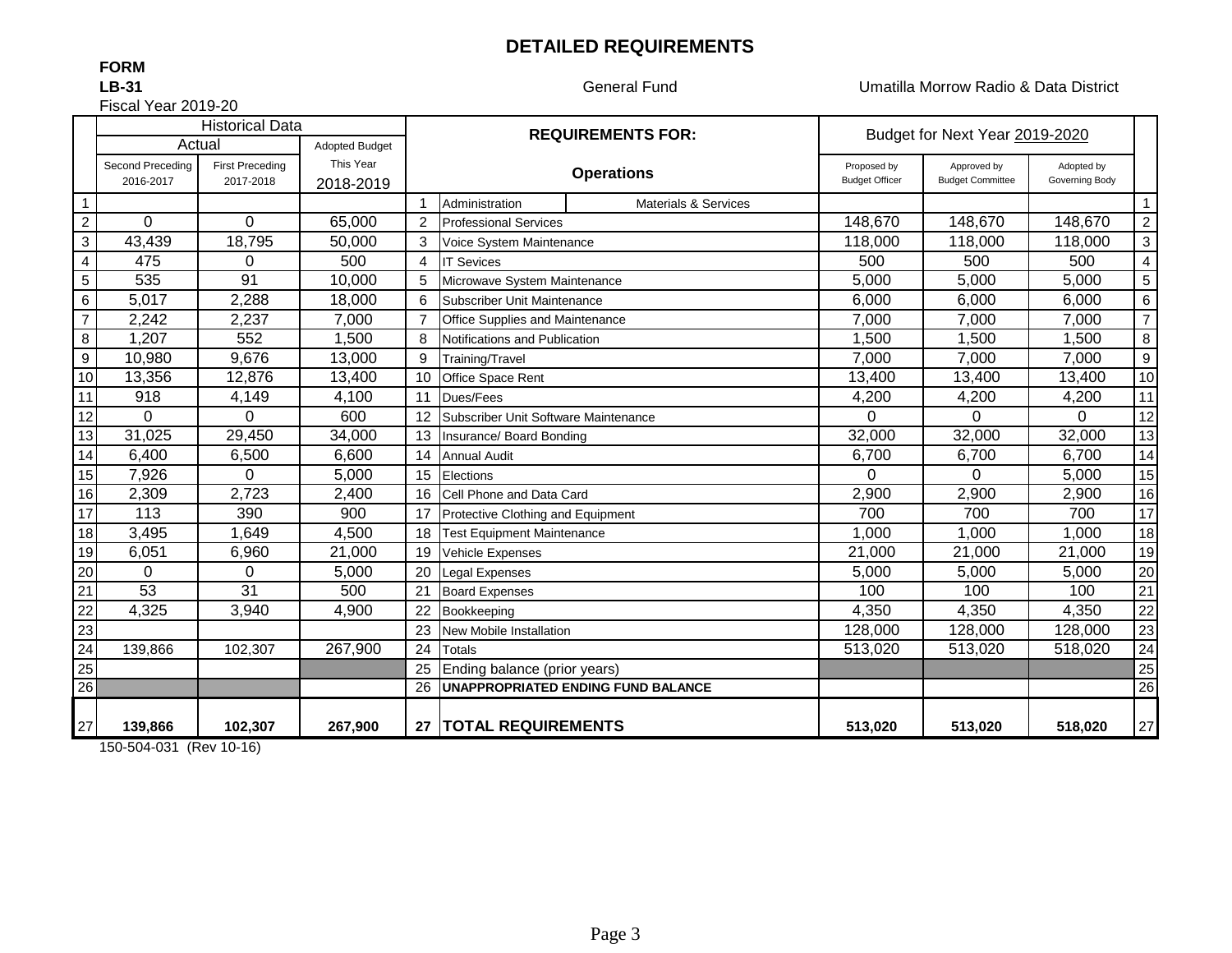## **REQUIREMENTS SUMMARY**

**FORM**

**LB‐30**

NOT ALLOCATED TO AN ORGANIZATIONAL UNIT OR PROGRAM

General Fund

Umatilla Morrow Radio & Data District

|    | <b>Historical Data</b>              |                                        |                                             |                          |                                                              | Budget for Next Year 2019-20         |                                        |                              |                 |
|----|-------------------------------------|----------------------------------------|---------------------------------------------|--------------------------|--------------------------------------------------------------|--------------------------------------|----------------------------------------|------------------------------|-----------------|
|    | Actual                              |                                        |                                             | <b>REQUIREMENTS FOR:</b> |                                                              |                                      |                                        |                              |                 |
|    | Second<br>Preceding<br>Year 2016-17 | <b>First Preceding</b><br>Year 2017-18 | Adopted Budget<br>This Year<br>Year 2018-19 |                          | <b>Operations</b>                                            | Proposed By<br><b>Budget Officer</b> | Approved By<br><b>Budget Committee</b> | Adopted By<br>Governing Body |                 |
|    |                                     |                                        |                                             |                          | CAPITAL OUTLAY NOT ALLOCATED                                 |                                      |                                        |                              |                 |
| 2  | 0                                   | 0                                      | 0                                           |                          | Infrastructure & Equipment Replacement                       | 0                                    | $\Omega$                               | 0                            | $\overline{2}$  |
| 3  | 0                                   | 0                                      | $\bf{0}$                                    | 3                        | <b>TOTAL CAPITAL OUTLAY</b>                                  | 0                                    | 0                                      | 0                            | 3               |
| 4  |                                     |                                        |                                             |                          | <b>DEBT SERVICE</b>                                          |                                      |                                        |                              | $\overline{4}$  |
| 5  | $\Omega$                            | 0                                      | 000,1                                       | 5                        | Debt Service                                                 | 394,322                              | 394,322                                | 394,322                      | 5               |
| 6  |                                     |                                        |                                             | 6                        |                                                              |                                      |                                        |                              | 6               |
|    | 0                                   | 2                                      | 000,                                        |                          | <b>TOTAL DEBT SERVICE</b>                                    | 394,322                              | 394,322                                | 394,322                      | $\overline{7}$  |
| 8  |                                     |                                        | 61,800                                      |                          | 8 OPERATING CONTINGENCY                                      | 61,800                               | 61,800                                 | 61,800                       | 8               |
| 9  |                                     |                                        |                                             |                          | <b>9 RESERVED FOR FUTURE EXPENDITURE</b>                     |                                      |                                        |                              | 9               |
| 10 |                                     |                                        | 136,539                                     |                          | <b>10  UNAPPROPRIATED ENDING FUND BALANCE</b>                | 125,083                              | 125,083                                | 125,083                      | 10 <sup>°</sup> |
| 11 | 35,214                              | 57,964                                 | 62,800                                      |                          | <b>Total Requirements NOT ALLOCATED</b>                      | 456,122                              | 456,122                                | 456,122                      | 11              |
| 12 | 723,062                             | 608,898                                | 3,781,282                                   |                          | 12 Total Requirements for ALL Org. Units/Progams within fund | 7,157,840                            | 7,157,840                              | 7,202,840                    | 12              |
| 13 | 1,268,178                           | 2,038,791                              |                                             |                          | 13 Ending balance (prior years)                              |                                      |                                        |                              | 13              |
| 14 | 2,026,454                           | 2,647,689                              | 3,980,621                                   |                          | <b>14 TOTAL REQUIREMENTS</b>                                 | 7,739,045                            | 7,739,045                              | 7,784,045                    | 14              |

150‐504‐030 (Rev 11‐18)